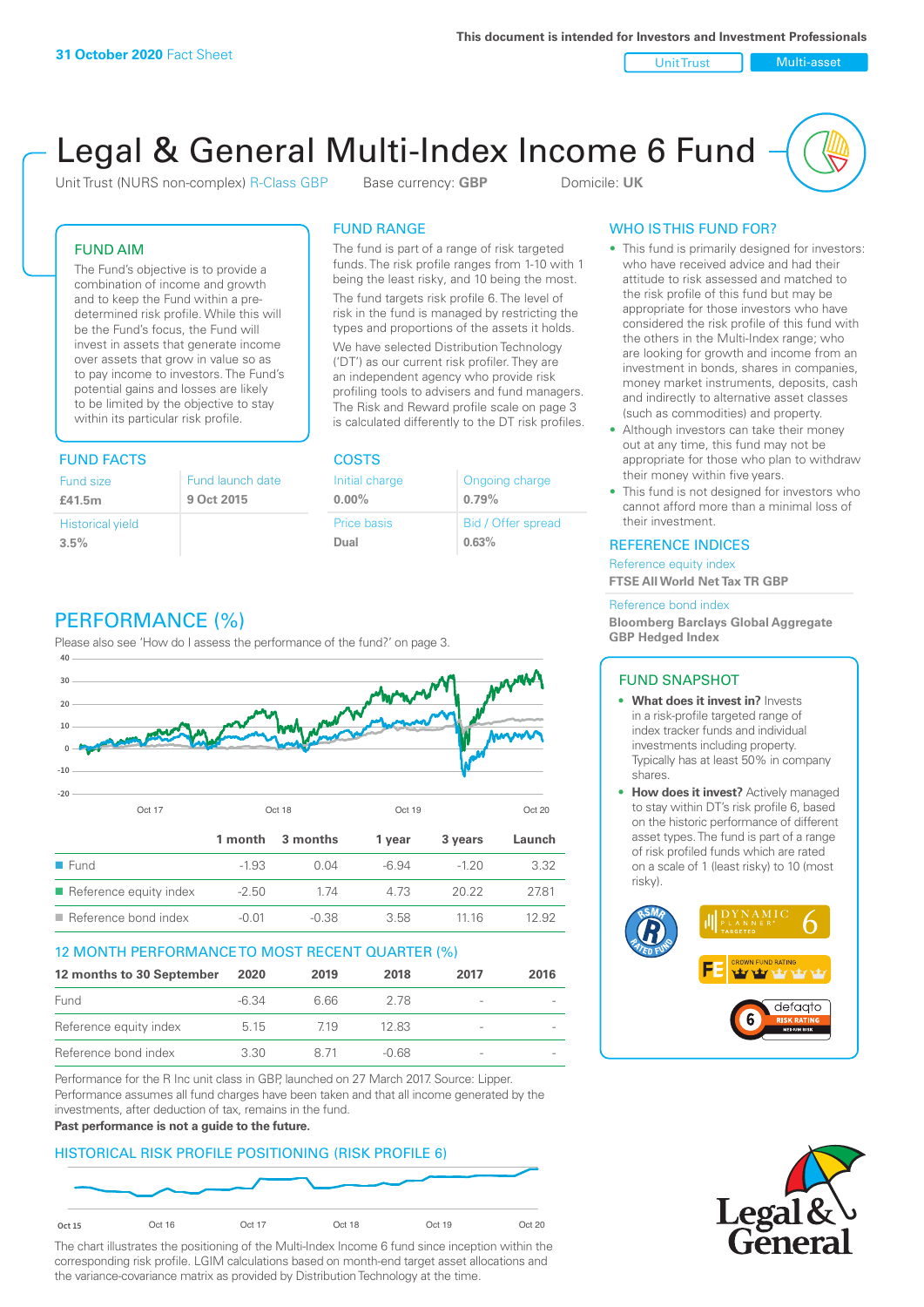### Legal & General Multi-Index Income 6 Fund

Unit Trust (NURS non-complex) R-Class GBP

### PORTFOLIO BREAKDOWN

All data source LGIM unless otherwise stated. Totals may not sum due to rounding.





### FUND MANAGERS

The fund managers have responsibility for managing the multi-index fund range. They are part of the Multi-Asset Funds (MAF) team in LGIM. This team focuses on designing and managing multi-asset funds that are tailored to match the specific objectives of various client types. The team sits within a wider Asset Allocation team which combines both depth of experience with a broad range of expertise from different fields, including fund management, investment consulting and risk management roles.

## TOP 10 HOLDINGS (%)

| UK Equities Index Trust          | 13.5 |
|----------------------------------|------|
| iShares UK Equity (dividend)     | 9.5  |
| US Equities Index Trust          | 8.0  |
| High Income Trust                | 6.5  |
| EM Debt USD Index Trust          | 6.0  |
| Emerging Market Index Trust      | 6.0  |
| Europe Equities Index Trust      | 5.8  |
| Pacific Equities Index Trust     | 5.5  |
| <b>EM Debt Local Index Trust</b> | 5.0  |
| UK 250 Index                     | 4.5  |
|                                  |      |